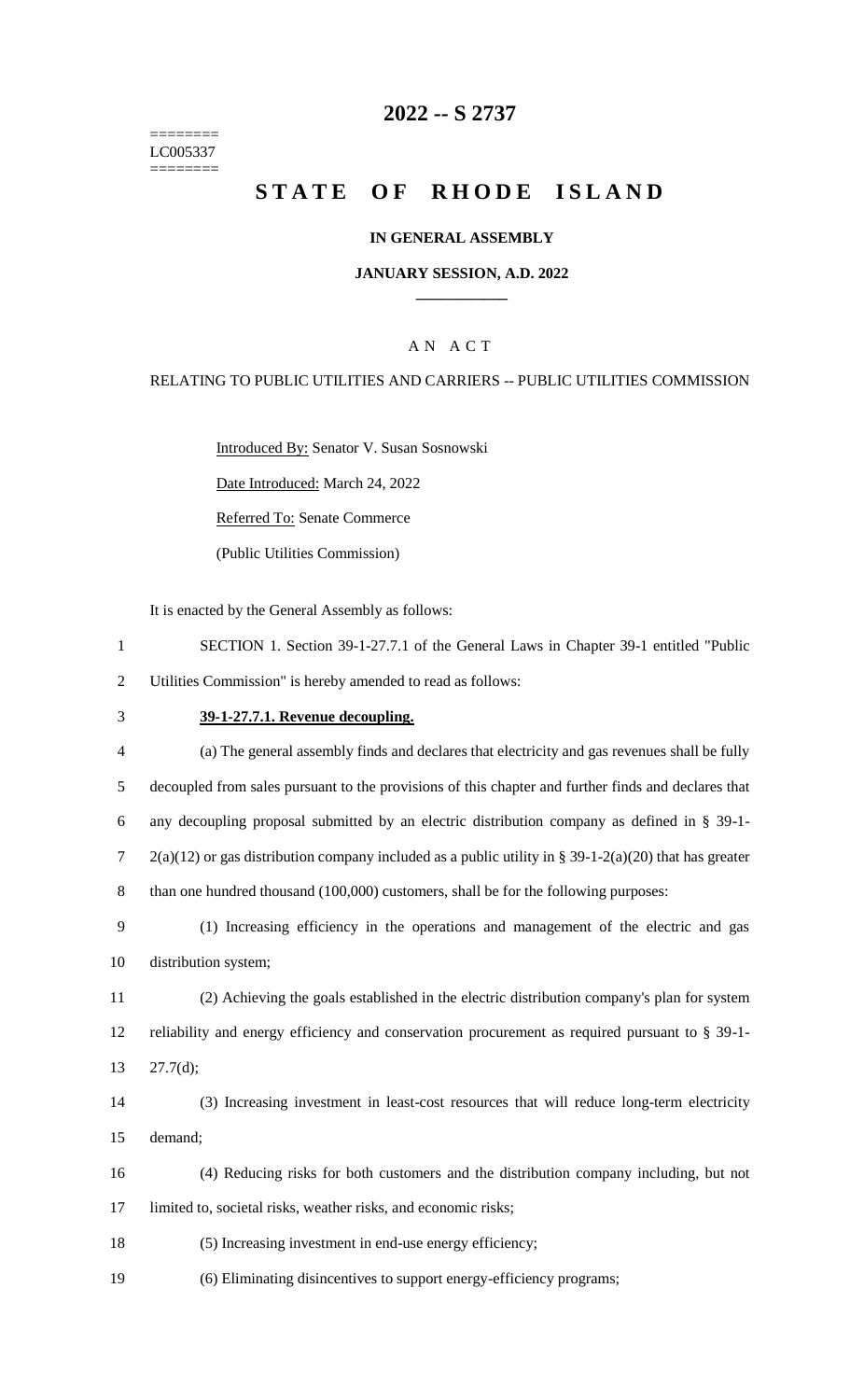- (7) Facilitating and encouraging investment in utility infrastructure, safety, and reliability;
- and

 (8) Considering the reduction of fixed, recurring customer charges and transition to increased unit charges that more accurately reflect the long-term costs of energy production and delivery.

6 (b) Each electric distribution company as defined by  $\S$  39-1-2(a)(12) and gas distribution company included as a public utility in § 39-1-2(a)(20) having greater than one hundred thousand (100,000) customers shall file proposals at the commission to implement the policy set forth in subsection (a) of this section. The commission shall approve these proposals, provided they contain the features and components set forth in subsection (c) of this section, and that they are consistent with the intent and objectives contained in subsection (a) of this section. Actions taken by the commission in the exercise of its ratemaking authority for electric and gas rate cases shall be within the norm of industry standards and recognize the need to maintain the financial health of the distribution company as a stand-alone entity in Rhode Island.

(c) The proposals shall contain the following features and components:

 (1) A revenue decoupling reconciliation mechanism that reconciles annually the revenue requirement allowed in the company's base distribution-rate case to revenues actually received for 18 the applicable twelve-month (12) period; provided that the mechanism for gas distribution shall be 19 determined on a revenue-per-customer basis, in a manner typically employed for gas distribution 20 companies in the industry. Any revenues over-recovered or under-recovered shall be credited to, or recovered from, customers, as applicable; and

 (2) An annual infrastructure, safety, and reliability spending plan for each fiscal year and an annual rate-reconciliation mechanism that includes a reconcilable allowance for the anticipated capital investments and other spending pursuant to the annual pre-approved budget as developed in accordance with subsection (d) of this section.

 (d) Prior to the beginning of each fiscal year, gas and electric distribution companies shall consult with the division of public utilities and carriers regarding their infrastructure, safety, and reliability spending plan for the following fiscal year, addressing the following categories:

- (1) Capital spending on utility infrastructure;
- (2) For electric distribution companies, operation and maintenance expenses on vegetation management;

 (3) For electric distribution companies, operation and maintenance expenses on system inspection, including expenses from expected resulting repairs; and

(4) Any other costs relating to maintaining safety and reliability that are mutually agreed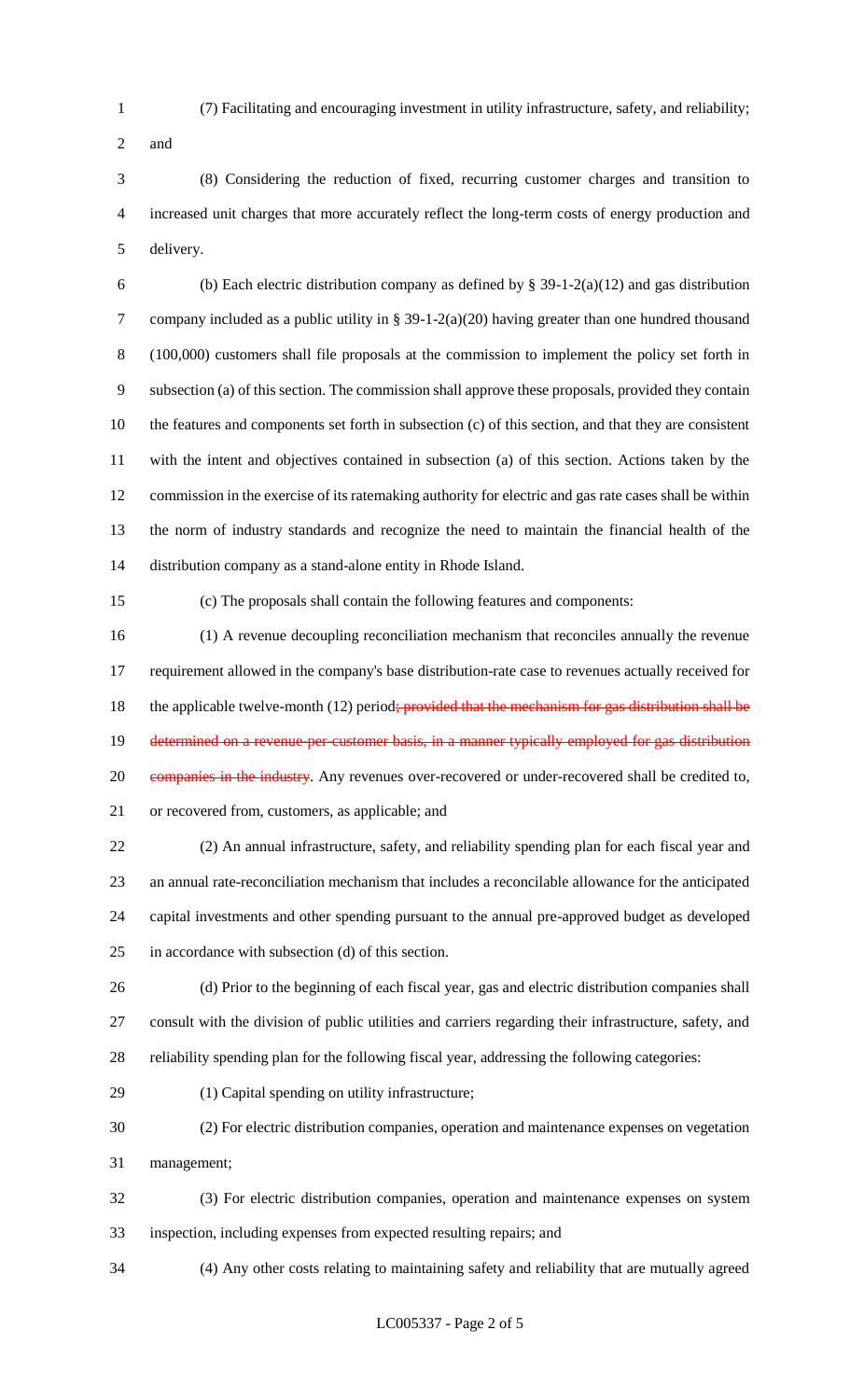upon by the division and the company.

 The distribution company shall submit a plan to the division and the division shall cooperate in good faith to reach an agreement on a proposed plan for these categories of costs for the prospective fiscal year within sixty (60) days. To the extent that the company and the division mutually agree on a plan, such plan shall be filed with the commission for review and approval within ninety (90) days. If the company and the division cannot agree on a plan, the company shall file a proposed plan with the commission and the commission shall review and, if the investments and spending are found to be reasonably needed to maintain safe and reliable distribution service over the short and long term, approve the plan within ninety (90) days.

 (e) The commission shall have the following duties and powers, in addition to its existing authorities established in this title:

 (1) To maintain reasonable and adequate service-quality standards, after decoupling, that are in effect at the time of the proposal and were established pursuant to § 39-3-7.

 (2) The commission may exclude the low-income rate class from the revenue decoupling reconciliation-rate mechanism for either electric or gas distribution. The commission also may exclude customers in the large commercial and industrial rate class from the gas-distribution mechanism.

 (3) The commission may adopt performance incentives for the electric distribution company that provide a shared-savings mechanism whereby the company would receive a percentage of savings realized as a result of achieving the purposes of this section while the remaining savings are credited to customers.

 (4) The commission shall review and approve, with any necessary amendments, performance-based, energy-savings targets developed and submitted by the Rhode Island energy efficiency and resources management council. The performance-based targets shall also be used as a consideration in any shared-savings mechanism established by the commission pursuant to 26 subsection  $(e)(3)$  of this section.

 (f) The Rhode Island energy efficiency and resources management council shall propose performance-based, energy-savings targets to the commission no later than September 1, 2010. The targets shall include, but not be limited to, specific energy kilowatt-hour savings overall and peak- demand savings for both summer and winter peak periods expressed in total megawatts as well as appropriate targets recommended in the opportunities report filed with the commission pursuant to § 39-1-27.7(d)(3). The council shall revise, as necessary, these targets on an annual basis prior to the reconciliation process established pursuant to subsection (c) of this section and submit its revisions to the commission for approval.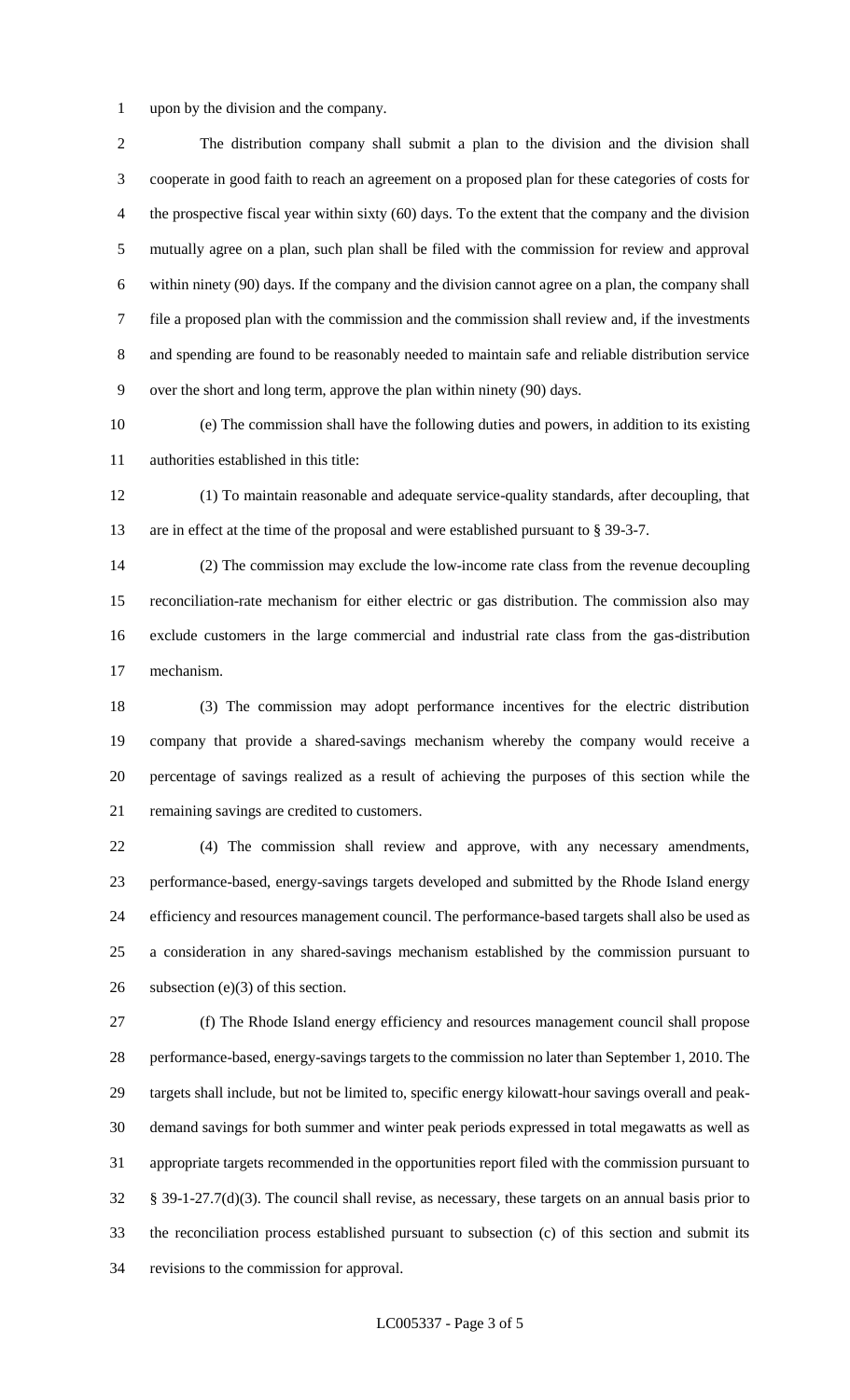(g) Reporting. Every electric distribution company, as defined in subsection (a) of this section, shall report to the governor, general assembly, division of public utilities and carriers, and public utilities commission on or before September 1, 2012. The report shall include, but not be limited to, the following elements: (1) A comparison of revenues from traditional rate regulation and how the revenues have differed as part of an approved decoupling structure; (2) A summary of how the company is achieving the performance-based targets that may 8 have been adopted pursuant to subsection (e)(4) of this section; (3) A summary of any shared savings the company may have received pursuant to the performance incentives authorized in subsection (e)(3) of this section; (4) A summary of how the company is achieving the service-quality standards required in 12 subsection (e)(1) of this section; (5) An overview of how decoupling is impacting revenue stabilization goals that have resulted from decoupling; and (6) A summary of any customer education programs provided. SECTION 2. This act shall take effect upon passage.

======== LC005337 ========